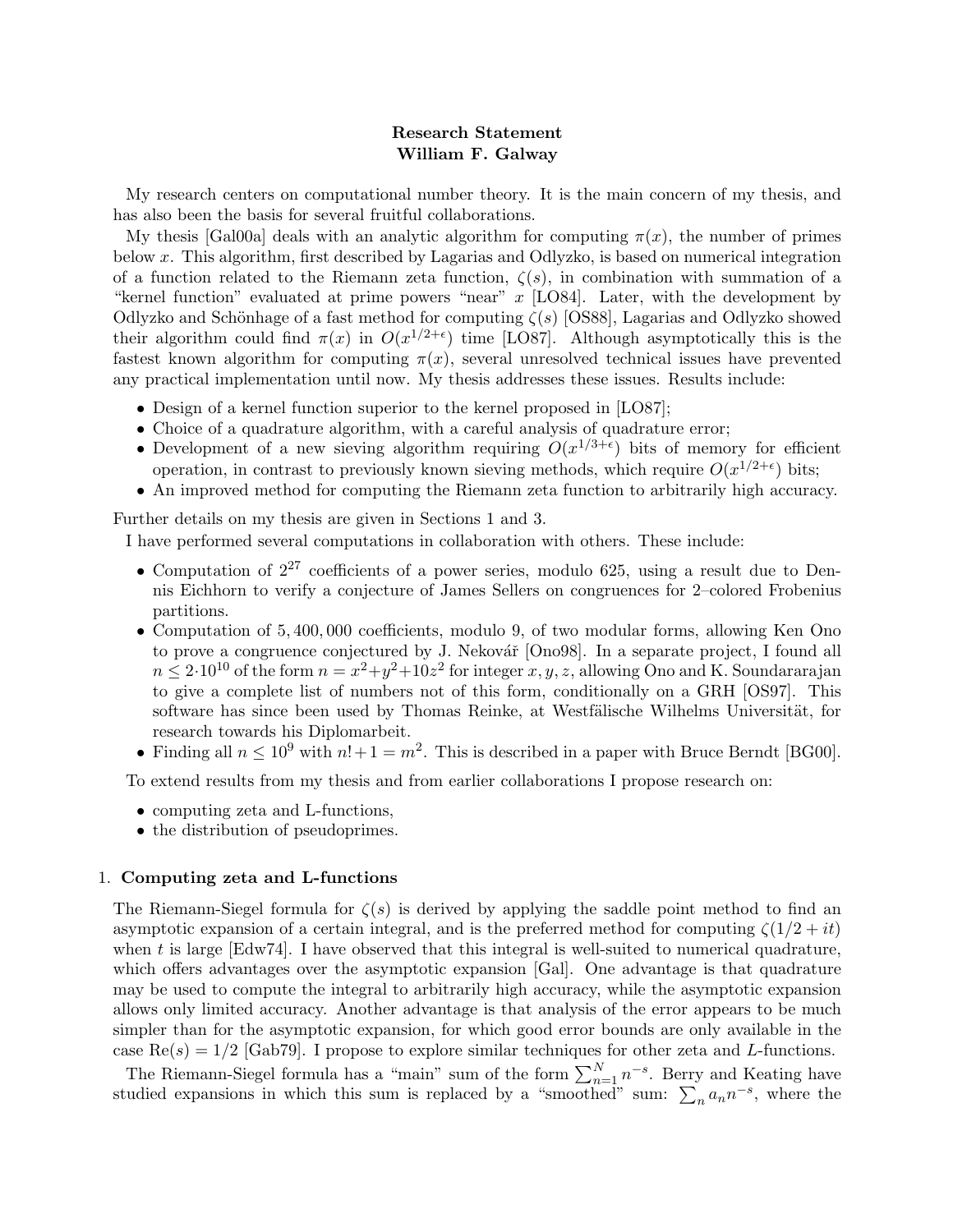$a_n$  drop from 1 to 0 [\[BK92](#page-3-10)]. Their expansions are more accurate than the classical formula. My quadrature-based method also benefits from smoothing, and I hope to further explore this technique.

#### 2. Distribution of pseudoprimes

Following the usual notation, "psp(n)" denotes that n is pseudoprime, i.e.,  $2^n \equiv 2 \mod n$ , n composite. Exploration of efficient primality tests for my thesis led me to study pseudoprimes with no small prime factors. I observed that many pseudoprimes of the form  $n = pq$ , with p, q prime, satisfy the relation  $(p-1)/(q-1) = r/s$ , with small integer r, s. This led to the following conjecture:

Let p, q,  $\ell$  be odd primes, and let  $P_2(x)$  be the counting function for odd pseudoprimes with two distinct prime factors,  $P_2(x) := \#\{n \leq x : n = pq, p < q, \text{psp}(n)\}\$ . Then  $P_2(x) \sim C\sqrt{x}/\ln^2(x)$  as  $x \rightarrow \infty$ , where

<span id="page-1-1"></span>(1)  
\n
$$
C = 4T \sum_{s \ge 1} \sum_{\substack{r>s \ \gcd(r,s)=1}} \frac{\delta(rs) \rho(rs(r-s))}{(rs)^{3/2}} \approx 30.03...
$$
\n
$$
T = 2 \prod_{\ell} \frac{1 - 2/\ell}{(1 - 1/\ell)^2} \approx 1.320323632...
$$
\n
$$
\rho(m) = \prod_{\ell \mid m} \frac{\ell - 1}{\ell - 2}, \quad and \quad \delta(m) = \begin{cases} 2 & \text{if } 4 \mid m \\ 1 & \text{otherwise.} \end{cases}
$$

The argument supporting this conjecture depends on a longstanding conjecture of Hardy and Littlewood concerning the density of prime pairs  $(p,q)$  with  $(p-1)/(q-1) = r/s$  [[HL23,](#page-3-11) §5.33, Conjecture  $D$ . In addition, I assume that prime pairs for which  $pq$  is pseudoprime are distributed as implied by the Chebotarëv density theorem. The value  $C \approx 30.03...$  was found by summing roughly  $10^9$  of the most significant terms from the defining sum [\(1](#page-1-1)).

Using tables of pseudoprimes computed by Richard Pinch[[Pin00](#page-3-12), [Pin\]](#page-3-13), we see that the conjecture  $P_2(x)/(\sqrt(x)/\ln^2(x)) \to 30.03...$ ,  $(x \to \infty)$ , is only roughly supported by the data. √

| $\boldsymbol{x}$ | $P_2(x)$ | $P_2(x)/(\sqrt{x}/\ln^2(x))$ |
|------------------|----------|------------------------------|
| $10^{10}$        | 6501     | 34.468                       |
| $10^{11}$        | 17207    | 34.908                       |
| $10^{12}$        | 46080    | 35.181                       |
| $10^{13}$        | 123877   | 35.100                       |

I propose:

- $\bullet$  to make the computation of C rigorous, with explicit error bounds;
- to extend Pinch's tables of pseudoprimes, which would further test the conjecture, would clarify the error term in our estimates, and would be of independent interest (Pinch and I hope to collaborate on this work);
- to treat pseudoprimes with  $k$  prime factors, relating this to similar work of Granville and Pomerance[[GP\]](#page-3-14);
- $\bullet$  to generalize my analysis to cover pseudoprimes to an arbitrary base  $b$ , i.e., to composite numbers *n* with  $b^n \equiv b \mod n$ .

### <span id="page-1-0"></span>3. Thesis Details

The Lagarias-Odlyzko algorithm is based on the identity which, for  $\sigma > 1$ , may be written as

(2) 
$$
\pi^*(x) = \frac{1}{2\pi i} \int_{\sigma - i\infty}^{\sigma + i\infty} \frac{x^s}{s} \ln \zeta(s) ds,
$$

<span id="page-1-2"></span>where  $\pi^*(x) = \sum_{m \geq 1} \pi(x^{1/m})/m$ .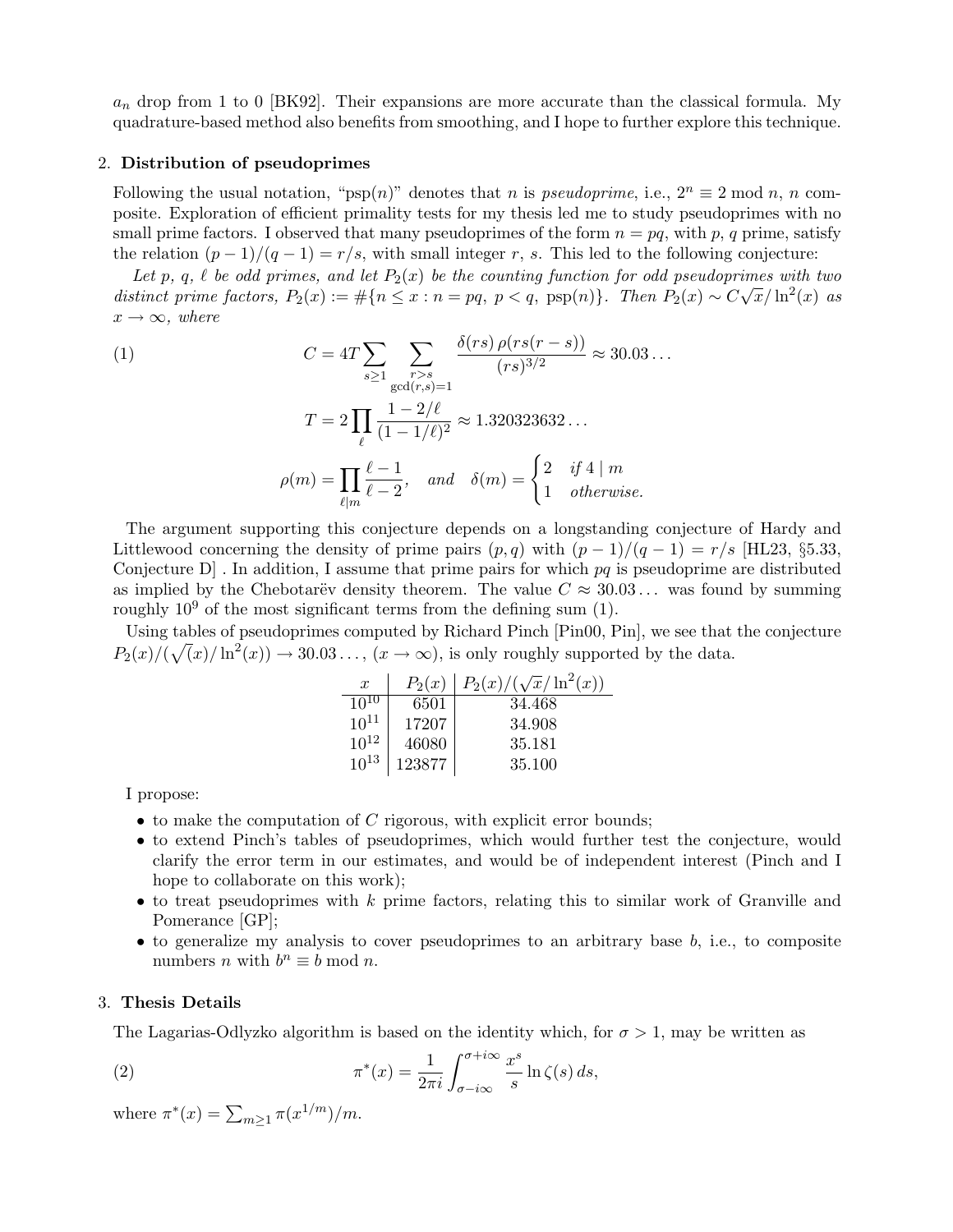Recall that a "kernel function"  $\phi(u)$  and its Mellin transform  $\hat{\phi}(s)$  are related by

$$
\widehat{\phi}(s) = \int_0^\infty \phi(u) u^{s-1} du, \qquad \phi(u) = \frac{1}{2\pi i} \int_{\sigma - i\infty}^{\sigma + i\infty} \widehat{\phi}(s) u^{-s} ds.
$$

Lagarias and Odlyzko noted that although([2](#page-1-2)) is unsuited for computation because the integral converges very slowly, it may be generalized to

<span id="page-2-0"></span>(3) 
$$
\pi^*(x) = \frac{1}{2\pi i} \int_{\sigma - i\infty}^{\sigma + i\infty} \widehat{\phi}(s) \ln \zeta(s) ds + \sum_{p^m} \frac{1}{m} (\chi(p^m; x) - \phi(p^m)),
$$

where  $\chi(u; x)$  denotes the characteristic function of the interval [0, x] and where the sum is evaluated over powers of primes,  $p^m$ ,  $m \ge 1$ . If  $\phi(u)$  closely approximates  $\chi(u; x)$ , and  $\hat{\phi}(s)$  damps out quickly as Im(s)  $\rightarrow \pm \infty$ , then we may closely approximate [\(3\)](#page-2-0) by truncating both the integral and sum:

<span id="page-2-1"></span>(4) 
$$
\pi^*(x) \approx \frac{1}{2\pi i} \int_{\sigma - iT}^{\sigma + iT} \widehat{\phi}(s) \ln \zeta(s) \, ds + \sum_{p^m \in [u_0, u_1]} \frac{1}{m} (\chi(p^m; x) - \phi(p^m)).
$$

A fast method of approximating  $\pi^*(x)$  gives a fast algorithm for  $\pi(x)$ , because finding

$$
\pi(x) = \pi^*(x) - \sum_{m \ge 2} \frac{1}{m} \pi(x^{1/m})
$$

requires computation of a sum with roughly  $log_2(x)$  non-zero terms, and because all of  $\pi(x^{1/2})$ ,  $\pi(x^{1/3}), \ldots$  , may be computed in  $O(x^{1/2+\epsilon})$  operations. Given a sufficiently accurate approximation of  $\pi(x)$ , we may round to the nearest integer to find  $\pi(x)$  exactly.

Lagarias and Odlyzko suggested a kernel function which allows both a short quadrature interval and a short summation interval, and allows fast computation of  $\hat{\phi}(s)$  and  $\phi(u)$ . Their  $O(x^{1/2+\epsilon})$ time bound is based on order of magnitude estimates of the time required to perform quadrature and to locate primes [\[LO87](#page-3-3)]. They did not deal with issues such as precise estimates of error terms, which would be required for an implementation.

My thesis proposes use of the Mellin transform pair

$$
\phi(u) = \phi(u; x, \lambda) = \frac{1}{2} \operatorname{erfc} \left( \frac{\ln(u/x)}{\sqrt{2\lambda}} \right), \qquad \widehat{\phi}(s) = \widehat{\phi}(s; x, \lambda) = e^{\lambda^2 s^2/2} \frac{x^s}{s}.
$$

where erfc(z) is the complementary error function, and  $\lambda > 0$  controls the kernel's cutoff rate. I give precise bounds on error terms, and discuss optimal choices for parameters such as  $\lambda$ ,  $\sigma$ , andT. Letting  $G(s)$  denote the integrand appearing in ([3](#page-2-0)), I also present a "number theoretical" quadrature formula, of the form

$$
\frac{1}{2\pi i} \int_{\sigma - i\infty}^{\sigma + i\infty} G(s) \, ds \approx \frac{h}{2\pi} \sum_{|kh| \leq T} G(\sigma + ikh) - \sum_{p^m \leq x^{1/2 + \epsilon}} \dots
$$

where the sum over  $p^m$  serves as a correction term, allowing larger h for a given error bound.

Computingthe sum over  $p^m$  in ([4](#page-2-1)) requires efficient location of primes near x. To achieve this, I present a modification of an algorithm due to Atkin and Bernstein [\[AB99](#page-2-2)], using a technique similar to that used by Voronoï to treat the "Dirichlet divisor problem" [\[Vor03\]](#page-3-15). This reduces the memory requirementsto  $O(x^{1/3+\epsilon})$  bits from  $O(x^{1/2+\epsilon})$  bits for the Atkin-Bernstein algorithm [[Gal00b\]](#page-3-16).

# References

<span id="page-2-2"></span>[AB99] A. O. L. Atkin and D. J. Bernstein, Prime sieves using binary quadratic forms, Dept. of Mathematics, Statistics, and Computer Science, University of Illinois at Chicago, 60607-7045. Preprint available at http://pobox.com/∼[djb/papers/primesieves.dvi](http://pobox.com/~djb/papers/primesieves.dvi), 1999.